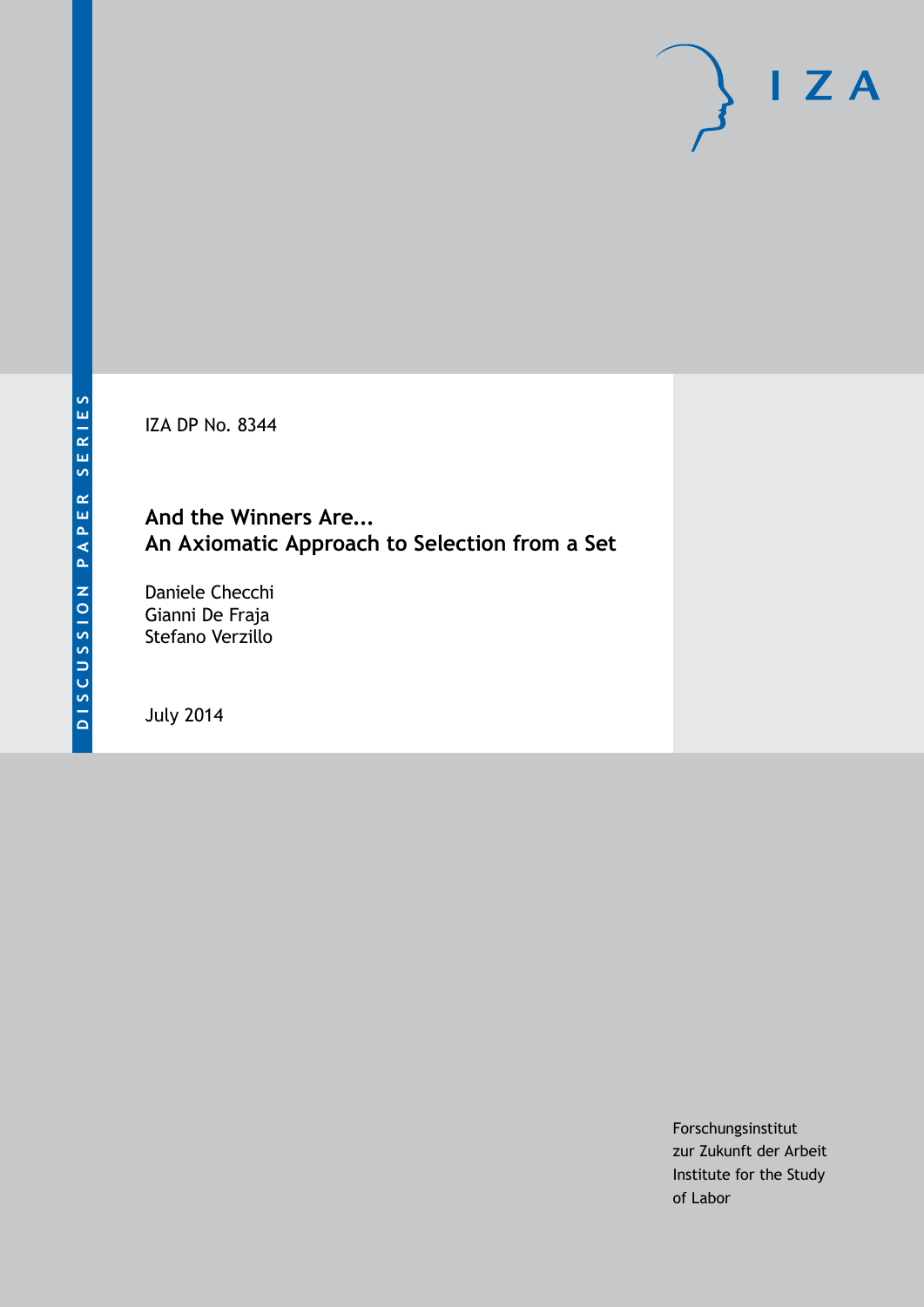# **And the Winners Are... An Axiomatic Approach to Selection from a Set**

#### **Daniele Checchi**

*University of Milan and IZA*

#### **Gianni De Fraja**

*University of Nottingham, Università di Roma "Tor Vergata" and CEPR*

#### **Stefano Verzillo**

*University of Milan*

#### Discussion Paper No. 8344 July 2014

IZA

P.O. Box 7240 53072 Bonn Germany

Phone: +49-228-3894-0 Fax: +49-228-3894-180 E-mail: [iza@iza.org](mailto:iza@iza.org)

Any opinions expressed here are those of the author(s) and not those of IZA. Research published in this series may include views on policy, but the institute itself takes no institutional policy positions. The IZA research network is committed to the IZA Guiding Principles of Research Integrity.

The Institute for the Study of Labor (IZA) in Bonn is a local and virtual international research center and a place of communication between science, politics and business. IZA is an independent nonprofit organization supported by Deutsche Post Foundation. The center is associated with the University of Bonn and offers a stimulating research environment through its international network, workshops and conferences, data service, project support, research visits and doctoral program. IZA engages in (i) original and internationally competitive research in all fields of labor economics, (ii) development of policy concepts, and (iii) dissemination of research results and concepts to the interested public.

<span id="page-1-0"></span>IZA Discussion Papers often represent preliminary work and are circulated to encourage discussion. Citation of such a paper should account for its provisional character. A revised version may be available directly from the author.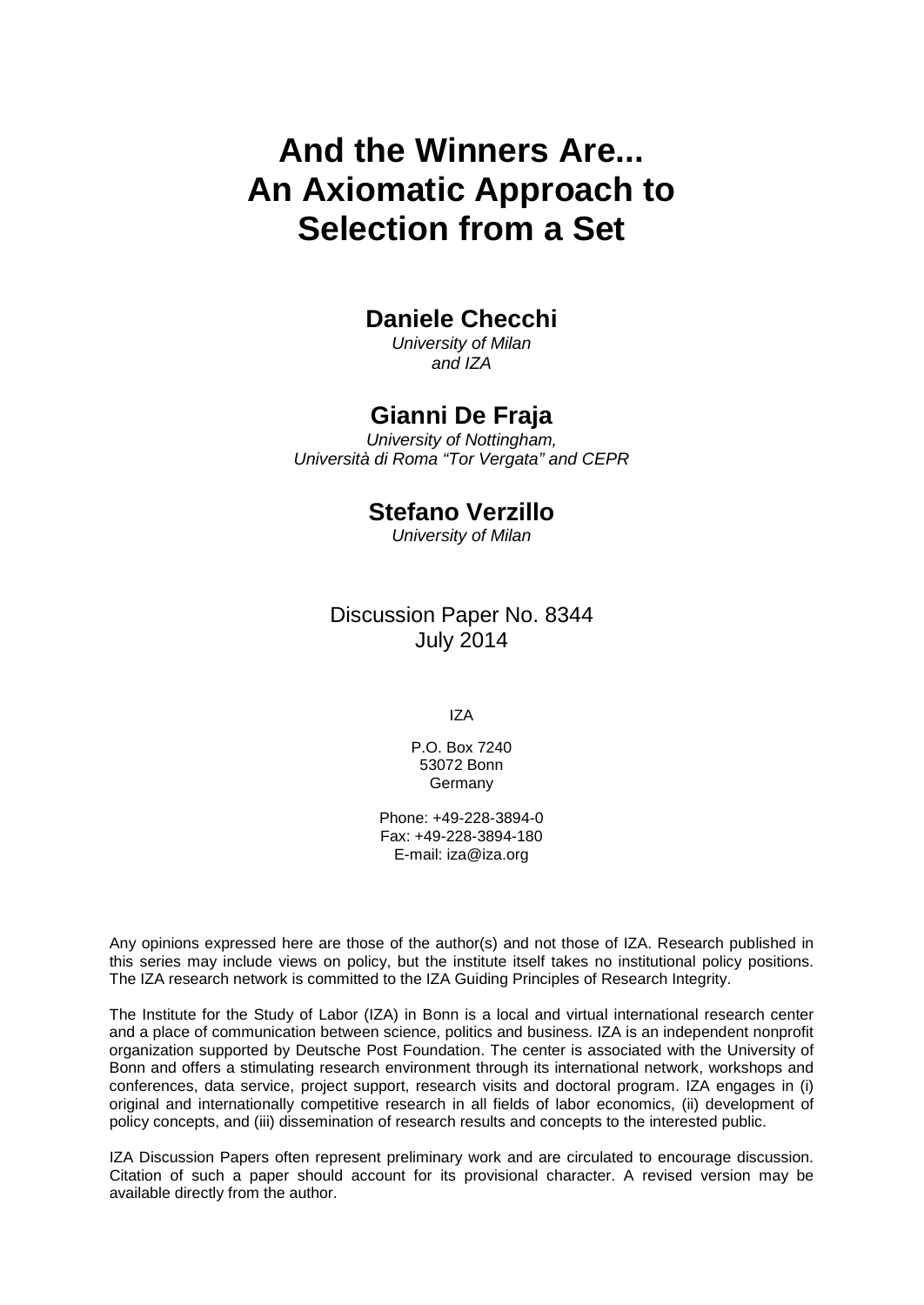IZA Discussion Paper No. 8344 July 2014

### **ABSTRACT**

### **And the Winners Are... An Axiomatic Approach to Selection from a Set[\\*](#page-1-0)**

We study here the problem of evaluating whether the selection from a set is close to the ranking determined by a measurable criterion. We propose a number of natural axioms and show that an index exists that satisfies all these axioms. The paper ends with an application of the index to Italian academia.

JEL Classification: I23, I30

Keywords: selection, merit, ranking

Corresponding author:

Daniele Checchi University of Milan Department of Economics via Conservatorio 7 20138 Milano Italy E-mail: [daniele.checchi@unimi.it](mailto:daniele.checchi@unimi.it)

\* We would like to thank Eyal Winter for helpful suggestions.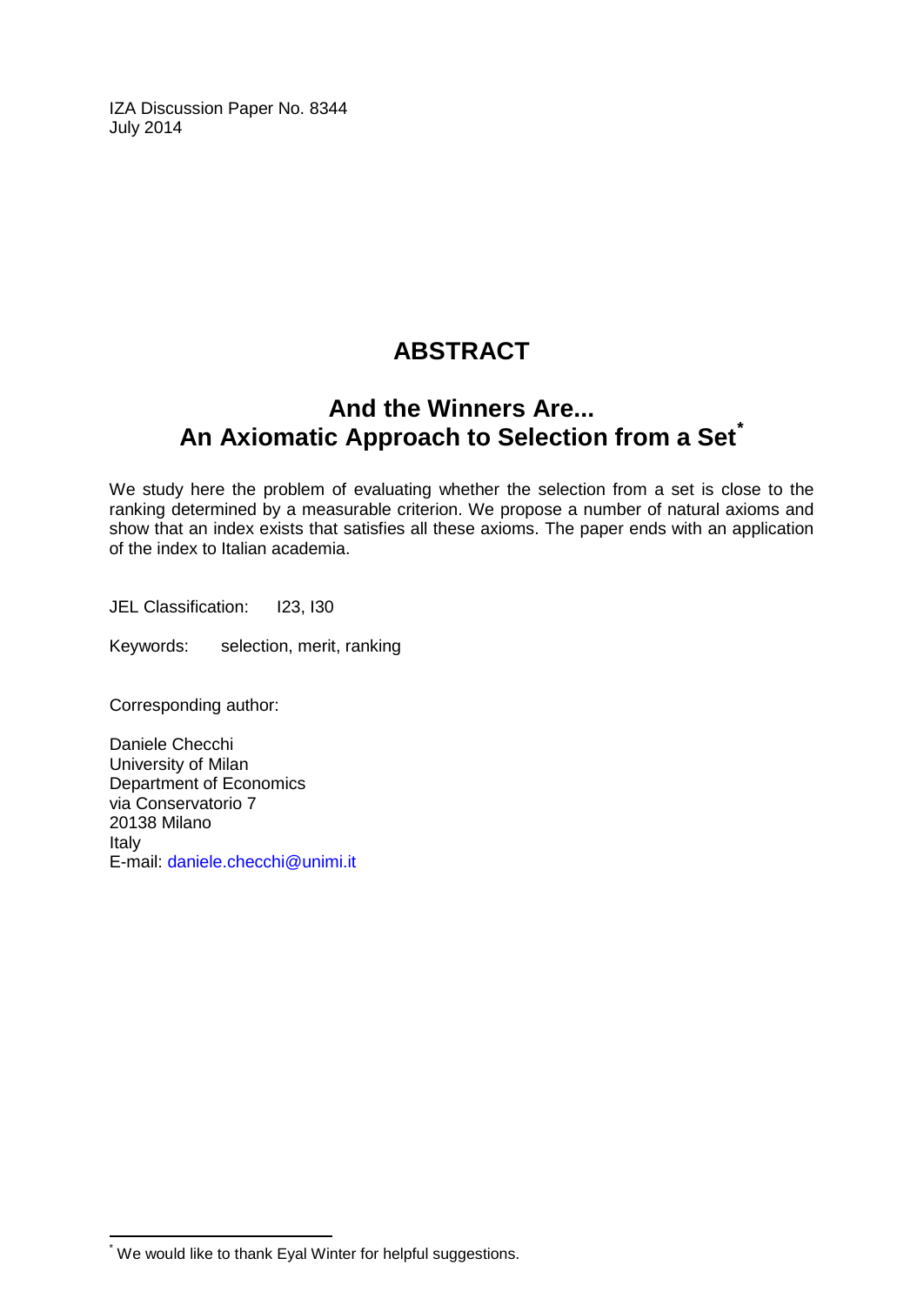### 1 Introduction

Selections are typically made according to a varying blend of objective measures and subjective judgements. A sport coach might pick a team using both the recent performance of individuals in her squad (batting and bowling/pitching averages, tennis rankings, trial times for track and field, and so on), and her sense of who is the best person for a given role in the team, given the expected conditions. Many universities do not strictly follow SATs results and school exam grades, but take into account a student's social background and his potential contribution to desirable characteristics of the student body, like diversity. Applicants for academic jobs might be ranked according to bibliometric measures, but the appointment panel's judgement often leads to decision that do not map precisely into the ranking.<sup>1</sup> Large and complex procurement contracts often demand the subtle evaluation of complex qualitative elements, and lowest price is seldom the only criterion used to award these contracts.<sup>2</sup> And so forth and so on. Notice that selection is a broader concept than full ranking: choosing the all-time best 20 in a list of 1000 footballers is different and simpler than ranking the best 20.

Observers and decision makers might be interested in some means of comparing the choices of different selectors. If, for want of a better term, the property of following the measurable dimension is labelled "metric-basedness" someone might want to compare different selections, and determine which is more "metric based". For example, a cricket fan may want to know whether Australia's selection for the Ashes team is more metric-based than England's. Or whether it is more metric-based than it was sixty years ago. A university whose admission policies are under scrutiny in court may want to argue that

<sup>&</sup>lt;sup>1</sup>An example from recent implementation of policy which some readers will be familiar with is the extent by which bibliometric criteria should be used in the evaluation of university research departments. Unlike in Italy, in the UK funding body was persuaded to allow panels not to adhere strictly to bibliometric measures of departmental output, but allow the latitude afforded by peer review. We reprise this theme in Section 4.

<sup>2</sup>As, for instance, the 1991 auctions for the 16 regional television franchises in the UK, when only half the franchises were awarded to the highest bidder; see Cabizza and De Fraja (1998), especially Table 1, pp 11-12.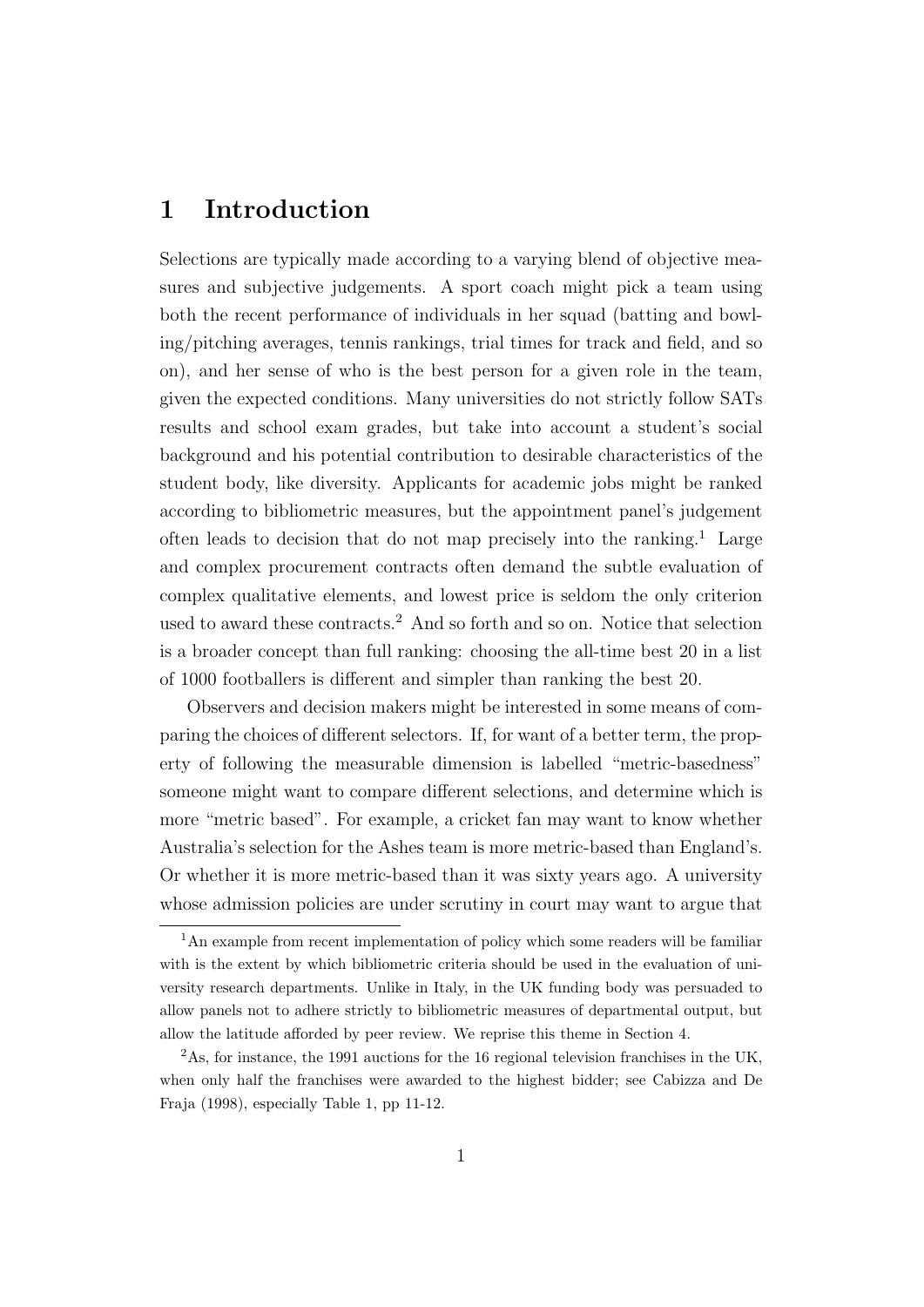its selections are as based on SAT's as those of comparable institutions. Or a government minister concerned about corruption in awarding procurement contracts or personnel hiring may want to compare the "metric basedness"of various commissioning boards or hiring panels. Finally, the punchline of the popular book and film Moneyball (Lewis 2004) is that by being obsessively "metric based"in its selection, a baseball team with relatively scarce financial resources can systematically outperform its much wealthier rivals; Hakes and Sauer (2006) confirm econometrically the book's intuition.

Comparing selections is straightforward only in the starkest cases. Sure, the selection of the best ranked is unquestionably more metric-based than one that selects a different element from the pool. But is a university which, from its 100 applicants, admits as students the second, eighth, ninth, twentysecond, and thirtieth-ranked more metric-based than one that chooses the first five, and those ranked between 77 and 81 out of 200 applicants? Or in an even simpler example, is picking the second ranked out of ten candidates for a job more metric-based than selecting the third ranked out of twenty?

This paper suggests an axiomatic approach to comparing selections. In the next section a set of minimal axioms is proposed: they are all variations on the idea of dominance in the comparison of sets (Barberà et al 2004): in practice, each of these axioms takes a binary comparison between selections where the answer is unambiguous to the question as to which of the two selections is more metric based, and determines in accordance their relative metric-basedness. In Section 3 we provide operational content to these axioms, by constructing an index that satisfies them all. Because these axioms are intended to be minimal, they necessarily define an incomplete ordering: there are pairs of selection that cannot be compared on the basis of the axioms, and so the index we propose is not the only possible one: different indices satisfy all the axioms, and give a different answers to the comparison of the "metric-basedness"of two given selections from sets. This is due to the different dimensionality of the set of possible selections from ranked sets: mathematically, the problem is to map selections taken from ordinally ranked sets into an interval of the real line, which clearly cannot be done bijectively. This is deliberate, the aim of this paper being the statement of the minimal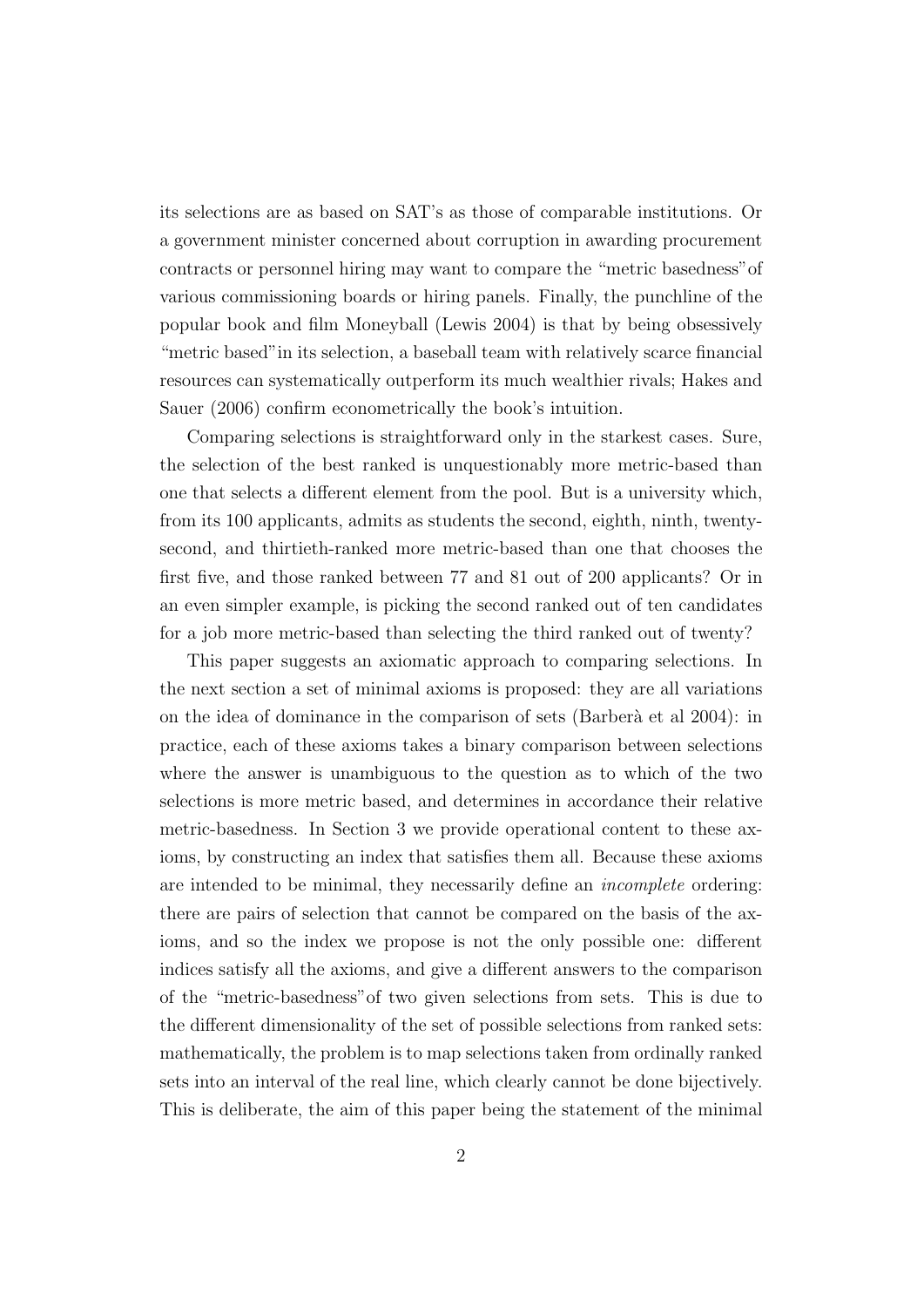axioms and to show that even these minimal, unobjectionable requirements have some bite, in the sense that they exclude alternative indices that violate at least one of them.

The paper is simply organised: the axioms are stated in the next section, and Section 3 presents the index and demonstrates that it satisfies the axioms proposed. The paper ends with Section 4, which showing how the index can be used to compare the evaluation mechanisms for promotion to professorship in Italian universities.

### 2 Axioms of "metric-basedness"

Consider a set N with  $N > 1$  elements, and a binary relation  $R \subseteq \mathcal{N} \times \mathcal{N}$ , which we interpret as "ranking according to the metric considered": that is if  $j_1, j_2 \in R$ , which we write compactly as  $j_1Rj_2$ , then  $j_1$  is ranked at least as well<sup>3</sup> as  $j_2$ . R is assumed to be reflexive, complete, transitive and antisymmetric:<sup>4</sup> thus R is a linear ordering (Barberà et al 2004, p 903).

We next define a selection  $\mathcal K$  as a proper and non-empty subset of  $\mathcal N$ . Let K be the number of elements of  $\mathcal{K}, K \in \{1, ..., N-1\}$ . We define the pair  $(N, K)$  a "selected set".<sup>5</sup> The set of all selected sets of  $N, \mathfrak{S}_N$ , is the power set of the set  $\mathcal N$  minus the empty set and the set  $\mathcal N$  itself.  $\mathfrak{S}_N$  has  $2^N - 2$ elements. Finally, we let  $\mathfrak{S} = \prod_{N} \mathfrak{S}_{N}$  be the set of all selected sets.  $N \in \mathbb{N} \setminus \{1\}$ 

The question we ask is the following: given two selected sets,  $(\mathcal{N}_A, \mathcal{K}_A)$ and  $(\mathcal{N}_B, \mathcal{K}_B)$  in  $\mathfrak{S}$ , which is more metric-based, in the sense of being a selection "closer" to the actual ranking of that set?

To formalise this question we define a binary relation  $M \subseteq \mathfrak{S} \times \mathfrak{S}$ , which

<sup>3</sup>As a matter of terminology, we use best and worst ranked element, rather than highest and lowest, given the potential linguistic ambiguity that the lowest/highest terminology could determine, where the lowest number is associated with the highest ranked element.

<sup>&</sup>lt;sup>4</sup>Or "strict": given any  $j_1, j_2 \in \mathcal{N}$ , either  $j_1Rj_2$  or  $j_2Rj_1$ , but not both. It is straightforward to extend the theory to rankings where some elements of the set are ranked equally. This would complicate the presentation and add little of substance, and given the unexplored topic of this paper, we feel that clarity should take precedence over generality.

<sup>&</sup>lt;sup>5</sup>Mathematically, selected-sets are the proper K-subsets of  $\mathcal N$  (Mazur, 2010 p 5).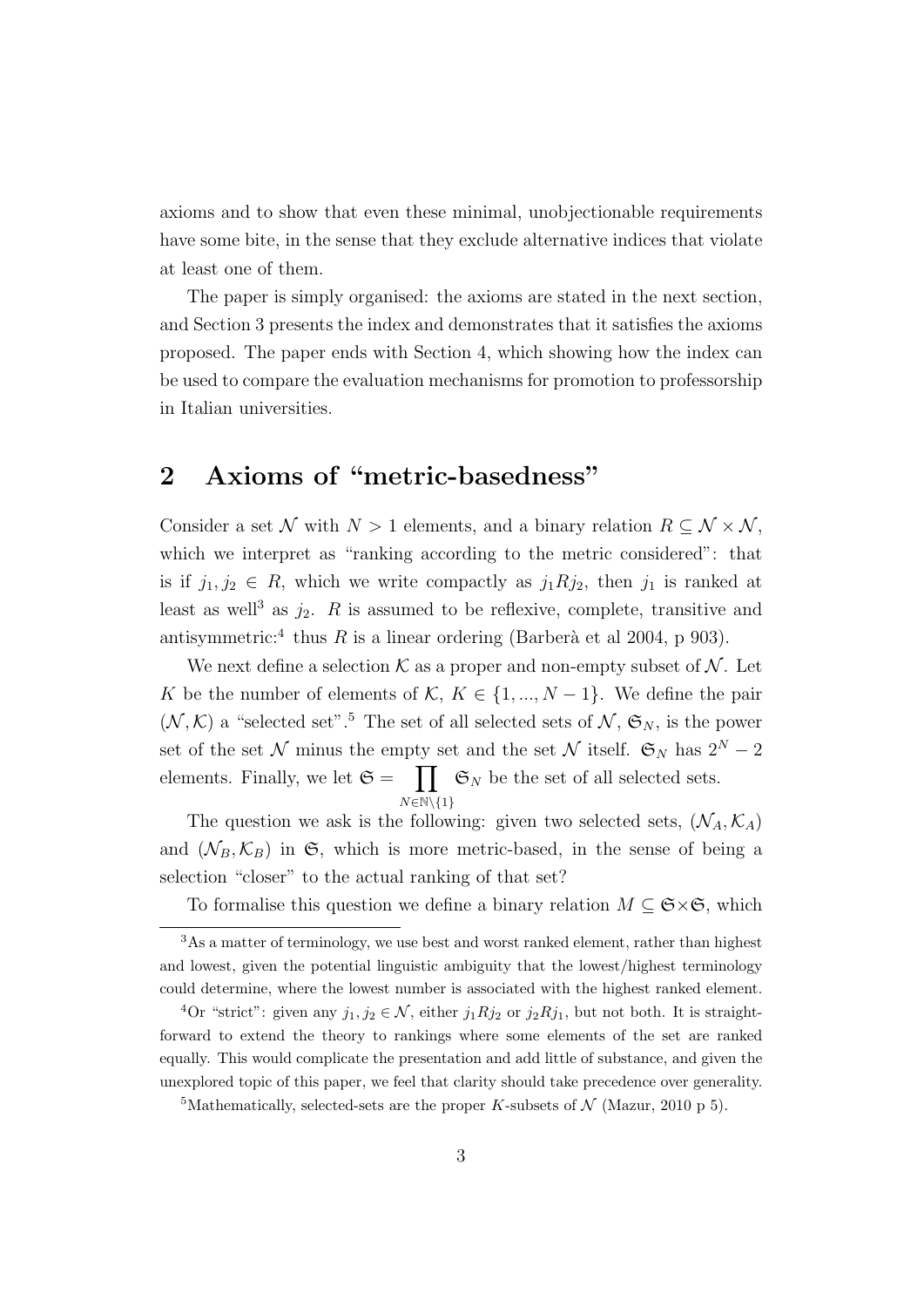we interpret as "metric-basedness".  $(\mathcal{N}_A, \mathcal{K}_A), (\mathcal{N}_B, \mathcal{K}_B) \in M$  if and only if  $(\mathcal{N}_A, \mathcal{K}_A)$  is at least as metric based as  $(\mathcal{N}_B, \mathcal{K}_B)$ . For simplicity we write  $(\mathcal{N}_A, \mathcal{K}_A) \succeq_M (\mathcal{N}_B, \mathcal{K}_B)$ , if and only if  $(\mathcal{N}_A, \mathcal{K}_A), (\mathcal{N}_B, \mathcal{K}_B) \in M$ . "Strict" metric-basedness",  $\succ_M$ , is naturally defined:  $(\mathcal{N}_A, \mathcal{K}_A)$  is strictly more metric based than  $(\mathcal{N}_B, \mathcal{K}_B)$  if  $(\mathcal{N}_A, \mathcal{K}_A) \succeq_M (\mathcal{N}_B, \mathcal{K}_B)$  and not  $(\mathcal{N}_B, \mathcal{K}_B) \succeq_M$  $(\mathcal{N}_A, \mathcal{K}_A).$ 

We require that the metric-basedness relation satisfies a number of axioms, which are all specifications in this more complex set-up of the *domi*nance axiom, which "requires that adding an element which is better (worse) than all elements in a given set  $\mathcal N$  according to R leads to a set that is better (worse) than the original set" (Barberà et al 2004, p 905).

Having defined these axioms, we propose an index, which maps every possible selected set  $(\mathcal{N}, \mathcal{K}) \in \mathfrak{S}$  into the unit interval of the real line, in such a way that if  $(\mathcal{N}_A, \mathcal{K}_A) \succeq_M (\mathcal{N}_B, \mathcal{K}_B)$ , then the value of the index associated to  $(\mathcal{N}_A, \mathcal{K}_A)$  is higher than the value associated to selected set  $(\mathcal{N}_B, \mathcal{K}_B)$ : if the selection  $(\mathcal{N}_A, \mathcal{K}_A)$  is more metric-based than the selection  $(\mathcal{N}_B, \mathcal{K}_B)$  the value of the index at  $(\mathcal{N}_A, \mathcal{K}_A)$  is higher than the value of the index at  $(\mathcal{N}_B, \mathcal{K}_B)$ .

To assist with the interpretation of the axioms, we introduce a less formal description of the comparison among selected sets. We begin by defining changes to the set  $\mathcal N$  and the selection  $\mathcal K$ . We consider two types of changes: the first type maintains the size of the set  $N$ , N, unchanged, but modifies the selection  $K$ .

**Definition 1** Given a selected set  $(\mathcal{N}, \mathcal{K}) \in \mathfrak{S}$ , an "IN-SWITCH" is the inclusion in the selection of an element of  $N$  not in  $K$ . An "OUT-SWITCH" is the removal from the selection  $K$  of an element of  $N$ .

The second type of change modifies the size of the set  $\mathcal N$ .

**Definition 2** Given a selected set  $(N, K) \in \mathfrak{S}$ , an "ADD" is the addition a new element of N. An "ADD" is an "ADD-IN" if the new element is in  $\mathcal{K}$ , an "ADD-OUT" if it is not in  $K$ .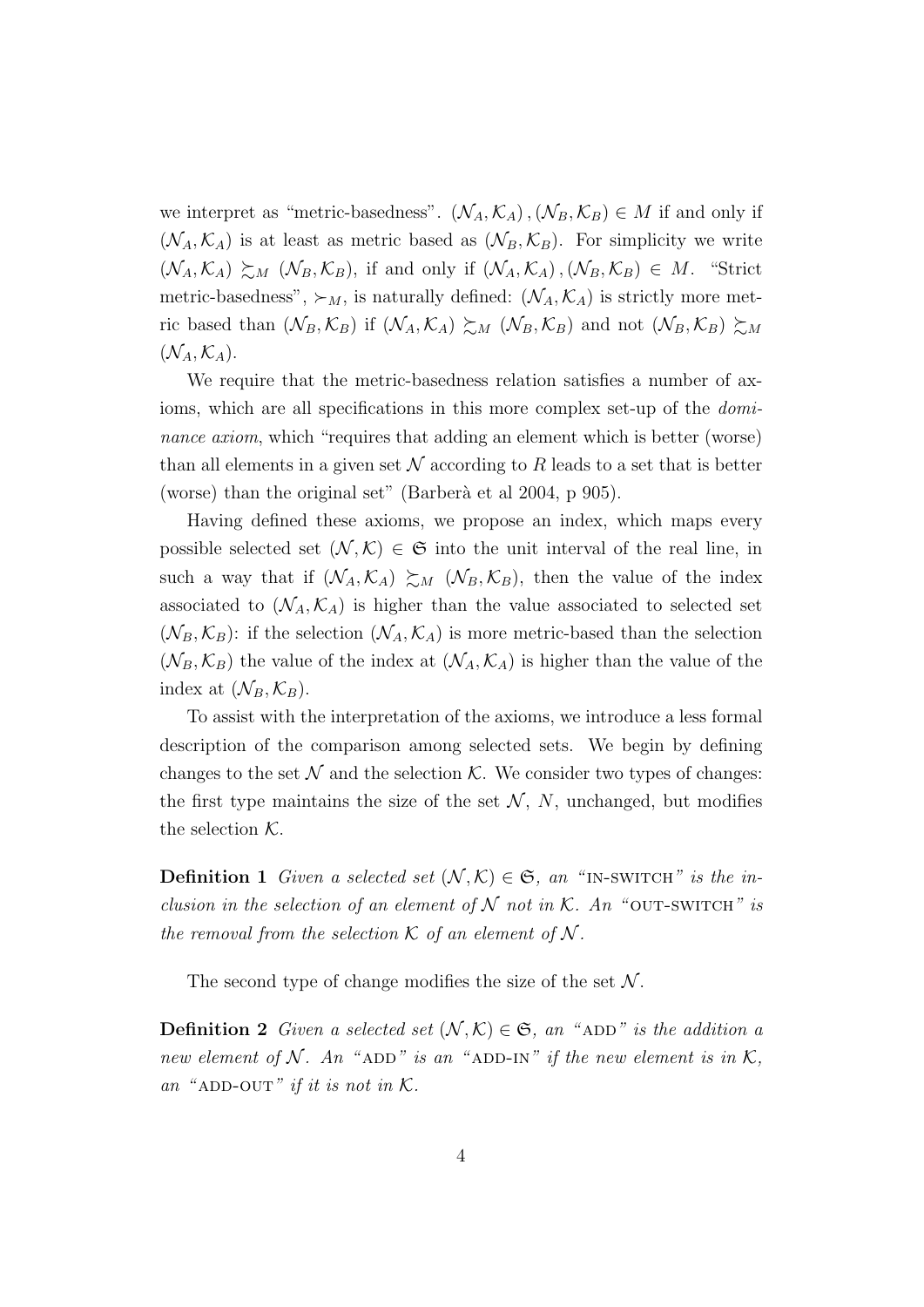We note that given any two selected sets  $(\mathcal{N}_A, \mathcal{K}_A)$  and  $(\mathcal{N}_B, \mathcal{K}_B)$  in  $\mathfrak{S}$ , it is possible to repeatedly apply the two changes described in Definitions 1 and 2 to selected set  $(\mathcal{N}_A, \mathcal{K}_A)$  and transform it into selected set  $(\mathcal{N}_B, \mathcal{K}_B)$ .<sup>6</sup> Before proceeding, we single out the situation where the selection follows exactly the ranking.

**Definition 3** Given a selected set  $(N, K) \in \mathfrak{S}$ , the selection K is "PERFECT" if no selected element has a rank worse than a non-selected element. The selection  $K$  is "ANTIPERFECT" if every selected element has a worse rank than every non-selected element.

We are now ready to make explicit the concept of dominance; each of the axioms below is a "natural" requirement of the comparison between selections, when both the selection and the set from which the selection is made can change in composition. The first two consider an increase in the size of the selection,  $K$ , keeping the size of the set,  $N$ , constant.

**Axiom 1** For all  $(N, K) \in \mathfrak{S}$  and  $x \in \mathcal{N} \setminus \mathcal{K}$  such that yRx for all  $y \in \mathcal{N} \setminus \mathcal{K}$ ,  $(\mathcal{N}, \mathcal{K}) \succsim_{M} (\mathcal{N}, \mathcal{K} \cup \{x\}).$ 

That is, the in-switch of the worst ranked non-selected element in a selected set  $(\mathcal{N}, \mathcal{K}) \in \mathfrak{S}$  makes the selection less metric-based; the axiom can be naturally extended to require that this is strictly unless the selection is antiperfect.

Axiom 2 For all  $(N, K) \in \mathfrak{S}$  and  $x \in \mathcal{N} \backslash \mathcal{K}$  such that  $xRy$  for all  $y \in \mathcal{N} \backslash \mathcal{K}$ ,  $(\mathcal{N}, \mathcal{K} \cup \{x\}) \succsim_{M} (\mathcal{N}, \mathcal{K}).$ 

In words, the in-switch of the best ranked non-selected element in a selected set  $(\mathcal{N}, \mathcal{K}) \in \mathfrak{S}$  makes the selection more metric-based; again, this can be strictly so unless the selection is perfect.

<sup>6</sup>Clearly, the switch and add operations are not defined when the result of the operation does not belong to  $\mathfrak S$  (for example, it is not possible to add-in to the selected set  $(\mathcal N,\mathcal K)$  if  $\mathcal K$ has  $N-1$  elements). As there is no danger of confusion, to avoid unnecessary burdensome terminology, we leave this detail implicit.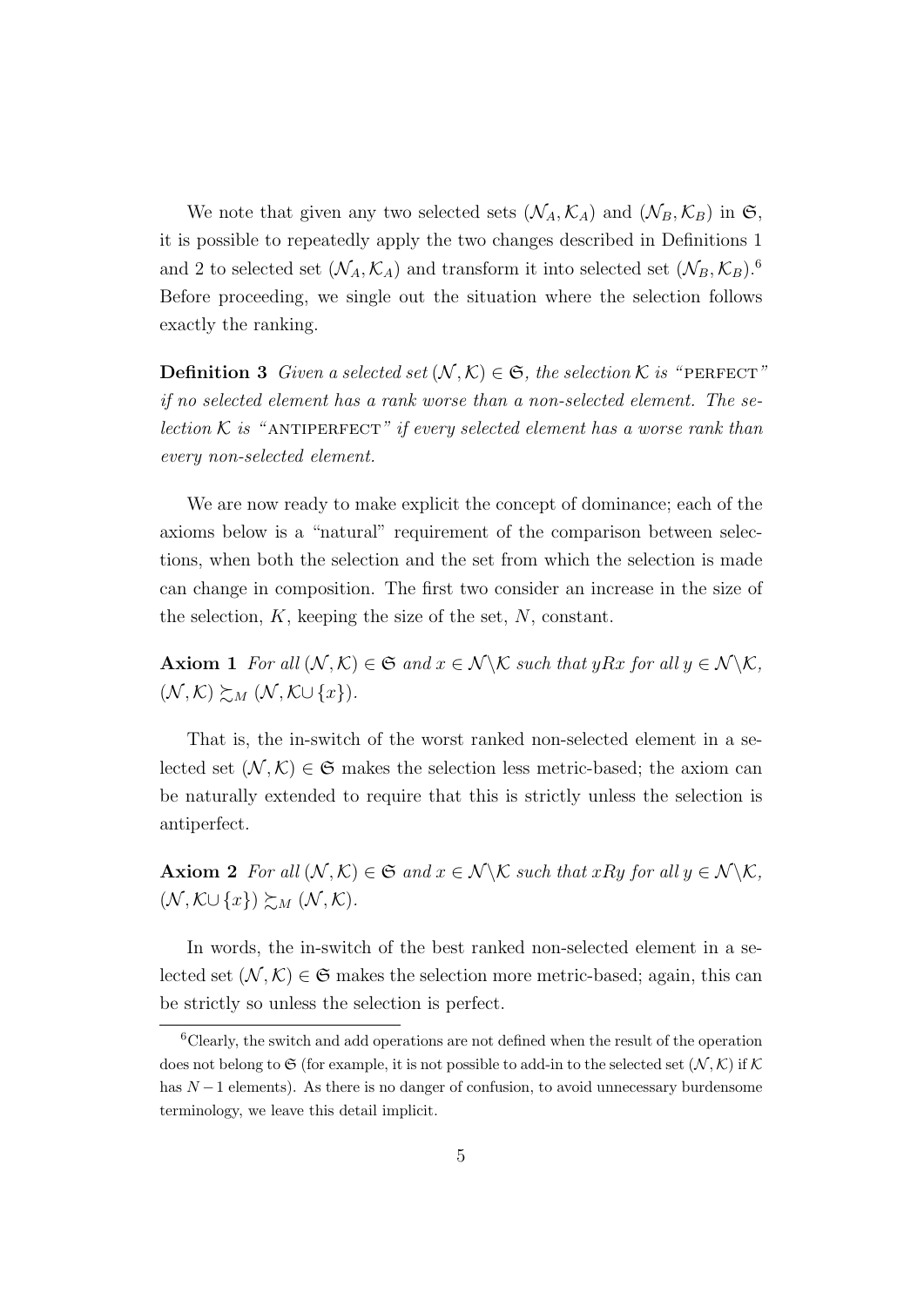In Axioms 1 and 2, the size of the set is not changed, while the number of selected elements increases. In the next two axioms, the converse is considered: fewer elements are selected while still keeping constant the size of the set  $N$ .

Axiom 3 For all  $(N, K) \in \mathfrak{S}$  and  $x \in K$  such that yRx for all  $y \in K$ ,  $(\mathcal{N}, \mathcal{K}\backslash \{x\}) \succsim_{M} (\mathcal{N}, \mathcal{K}).$ 

Axiom 4 For all  $(N, K) \in \mathfrak{S}$  and  $x \in K$  such that xRy for all  $y \in K$ ,  $(\mathcal{N}, \mathcal{K}) \succeq_M (\mathcal{N}, \mathcal{K} \backslash \{x\}).$ 

That is, the out-switch of the worst (best) ranked selected element in a selected set  $(\mathcal{N}, \mathcal{K}) \in \mathfrak{S}$  makes the selection more (less) metric-based; strictly unless the selection is perfect (antiperfect).

To see these four axioms "in action", take a typical selected set:

$$
11000011000010001000 \tag{1}
$$

where elements are ranked from best to the left, to worse to the right, and a "1" in the j-th position indicates that the j-th element is selected. The four axioms are illustrated by the following changes in the selected set (the element different is in bold type):

| Axiom                       | Change in the selected set $(1)$                                  | New selected set     |
|-----------------------------|-------------------------------------------------------------------|----------------------|
|                             | in-switch of the worst non-selected element $1100001100001001001$ |                      |
| $\mathcal{D}_{\mathcal{L}}$ | in-switch of the best non-selected element $11100011000010001000$ |                      |
| 3                           | out-switch of the worst selected element                          | 11000011000010000000 |
| $\overline{4}$              | out-switch of the best selected element                           | 01000011000010001000 |
|                             |                                                                   |                      |

Like Axioms 1-4, Axiom 5 alters the selection, without changing the size of the set, but unlike them, which apply only to the best and to the worse elements of the selection K and its complement  $\mathcal{N} \backslash \mathcal{K}$ , Axiom 5 does not change the size of the selection and it applies to any change in the selection.

Axiom 5 For all  $(N, K) \in \mathfrak{S}$  and  $x \in \mathcal{N} \backslash \mathcal{K}$  and  $y \in \mathcal{K}$ , xRy if and only if  $(\mathcal{N}, \mathcal{K}\cup\{x\}\setminus\{y\})\succsim_{M} (\mathcal{N}, \mathcal{K}).$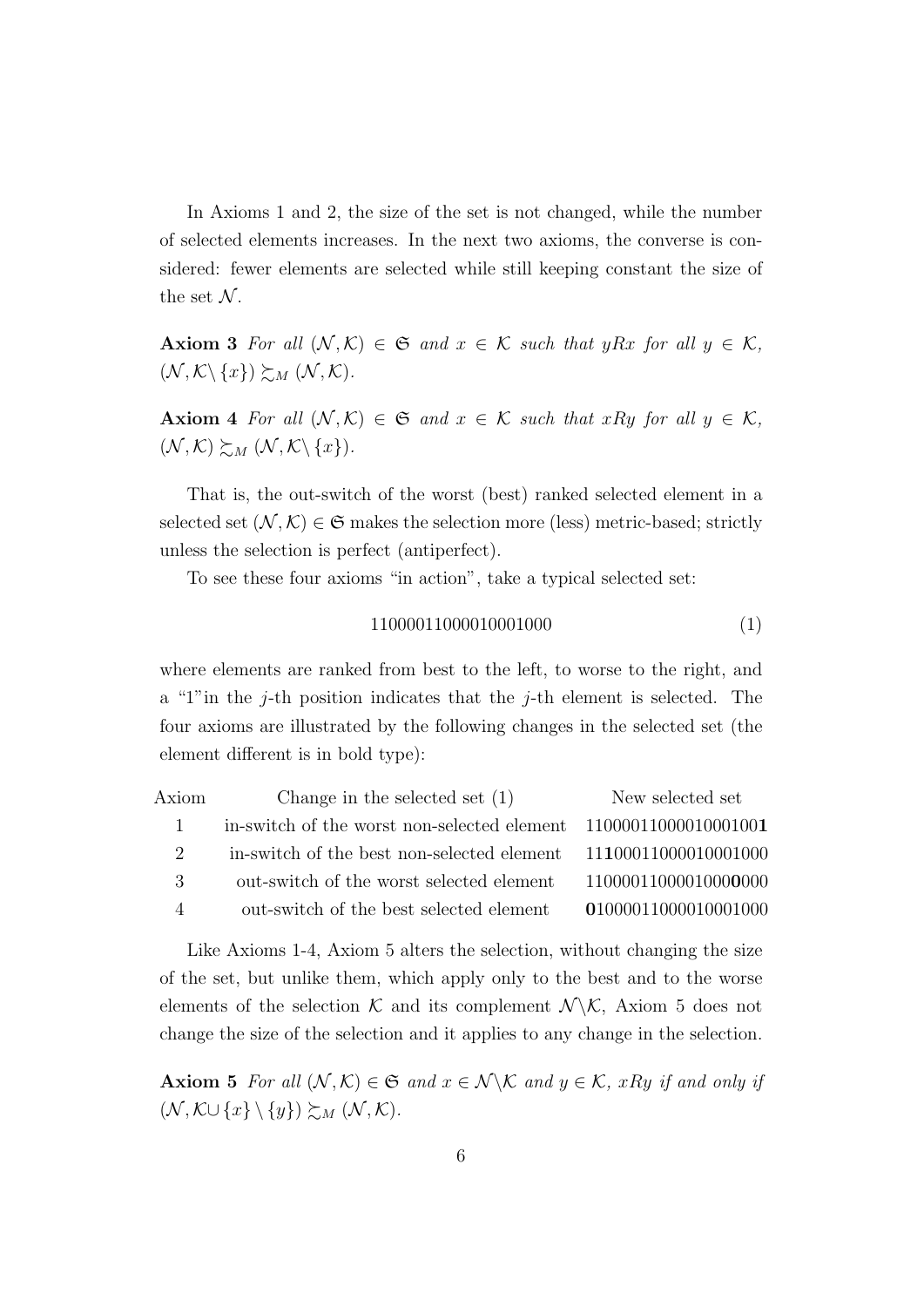In words, an in-switch accompanied by an out-switch makes the selected set strictly more (less) metric-based if the rank of the in-switched element is better (worse) than the rank of the out-switched element. Less formally, swapping a selected element with a non-selected one improves the metricbasedness of the selection if and only if the newly selected element is better ranked than the newly excluded one.<sup>7</sup>

So far we have kept constant the size of the set  $\mathcal{N}$ ; the last four axioms add a new element to the set.

Axiom 6 For all  $(N, K) \in \mathfrak{S}$  and  $x \notin N$  such that xRy for all  $y \in K$ ,  $(\mathcal{N} \cup \{x\}, \mathcal{K} \cup \{x\}) \succeq_{\mathcal{M}} (\mathcal{N}, \mathcal{K}).$ 

Axiom 7 For all  $(N, K) \in \mathfrak{S}$  and  $x \notin N$  such that xRy for all  $y \in K$ ,  $(\mathcal{N}, \mathcal{K}) \succeq_M (\mathcal{N} \cup \{x\}, \mathcal{K}).$ 

Axiom 8 For all  $(N, K) \in \mathfrak{S}$  and  $x \notin N$  such that yRx for all  $y \in K$ ,  $(\mathcal{N}, \mathcal{K}) \succeq_M (\mathcal{N} \cup \{x\}, \mathcal{K} \cup \{x\}).$ 

Axiom 9 For all  $(N, K) \in \mathfrak{S}$  and  $x \notin N$  such that yRx for all  $y \in K$ ,  $(\mathcal{N} \cup \{x\}, \mathcal{K}) \succsim_{M} (\mathcal{N}, \mathcal{K}).$ 

Again these are natural requirements. In words, an add-in with a rank better (worse) than every selected element makes the selected set more (less) metric-based; strictly unless the final selection is antiperfect (perfect), Axioms 6 and 8. And an add-out with a better (worse) rank than every selected element makes the selected set less (more) metric-based; strictly unless the initial selection is antiperfect (perfect), Axioms 7 and 9. Put differently, adding to the set  $\mathcal N$  and to the selection  $\mathcal K$  a new element which is better (worse) than all the selected elements makes the selection more (less) metric-based. Conversely, adding to the set  $\mathcal N$  but not to the selection  $\mathcal K$  a new element which is better (worse) than all the selected elements makes the selection less (more) metric-based.

<sup>7</sup>One could make an analogy with the Dalton-Pigou principle (Dalton, p 351); a transfer of a resource (being selected in our case, or income in Dalton's) from a worse ranked/richer to a better ranked/poorer element/person, so long as that transfer does not reverse the ranking of the two, will result in greater metric-basedness/equity.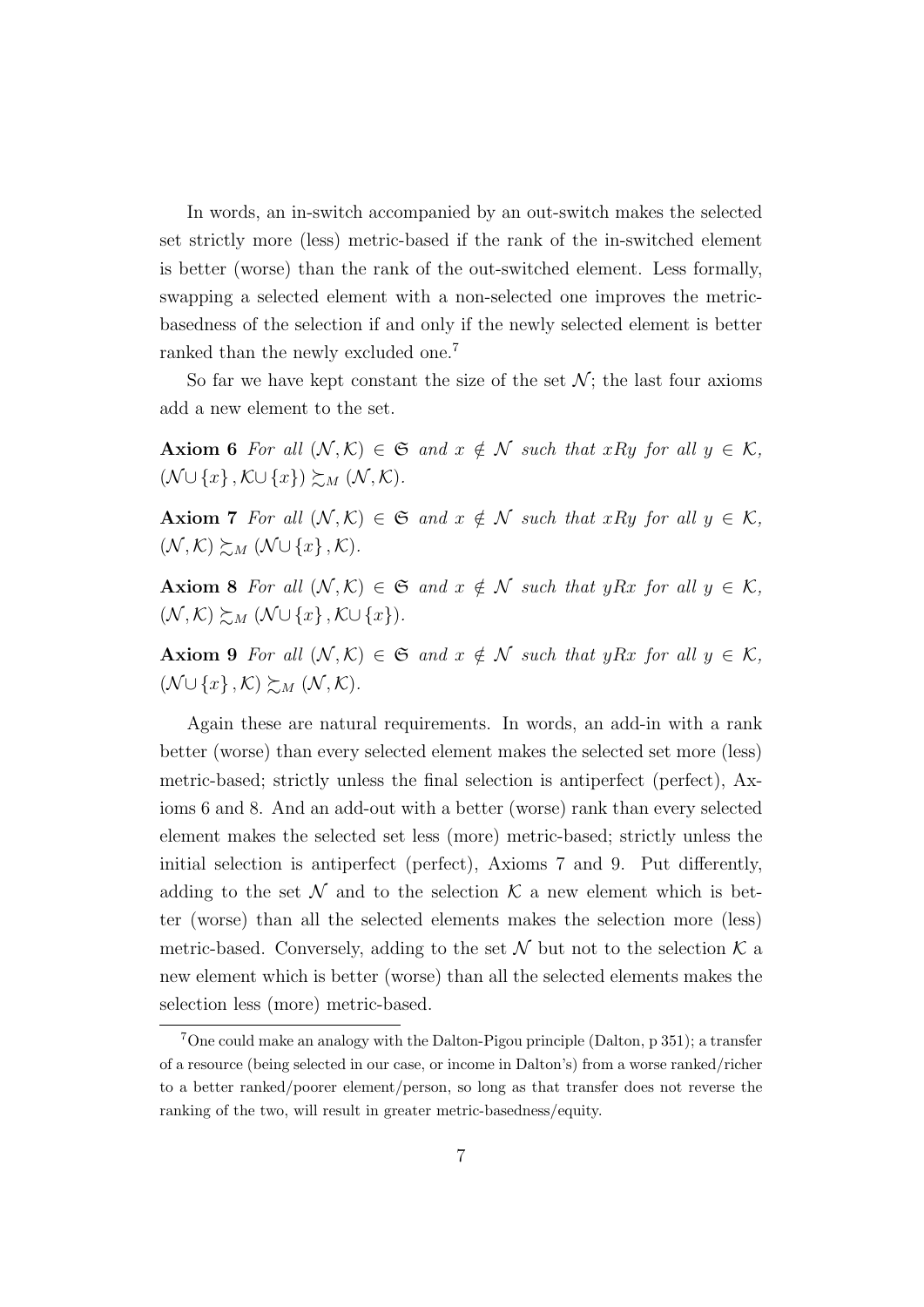#### 3 An index of "metric-basedness"

The axioms proposed in the above Section aim to provide a minimum set of principles which are not subject to plausible immediate objections, and so are not intended to define a complete relation. In this section we take the opposite view, and we propose, through the construction of an index of "metric-basedness", a way to compare any two selected sets. Relatively simple examples show that it is in principle difficult to construct a complete ordering. Consider the following two selected sets:

#### 01001110010000010000000100010000000 001001010110000000000

In the first selection, there are some selected elements among the best ranked, but there are also some below the median. The second, smaller, selection picks only elements above the median, but quite close to it: different people might well have different views as to which of the two above selections is more metric-based, implying a degree of arbitrariness in any index. Nevertheless, any index which violates one of the Axioms 1-9 proposed above would give the wrong answer at least in some cases, and therefore should not be considered a measure of metric-basedness. Formally, given any selected set  $(\mathcal{N}, \mathcal{K})$ , in this section we assign to this set a real number

 $M_{(\mathcal{N},\mathcal{K})},$ 

in such a way that if selected set  $(\mathcal{N}_A, \mathcal{K}_A)$  is more metric-based than selected set  $(\mathcal{N}_B, \mathcal{K}_B)$ , then the index assigned to  $(\mathcal{N}_A, \mathcal{K}_A)$  is higher than that assigned to  $(\mathcal{N}_B, \mathcal{K}_B)$ :  $M_{(\mathcal{N}_A, \mathcal{K}_A)} > M_{(\mathcal{N}_B, \mathcal{K}_B)}$ .

The following normalisation is convenient, though not logically necessary.

**Criterion 1** The index  $M_{(\mathcal{N},\mathcal{K})}$  is non-negative, and takes value 1 if and only if the selection from the set  $(N, K)$  is perfect, and takes value 0 if and only if the selection from the set  $(\mathcal{N}, \mathcal{K})$  is antiperfect.

The main hinge around which the index we propose is built is the sum of the ranks of the selected elements. Given a selected set  $(\mathcal{N}, \mathcal{K})$ , define an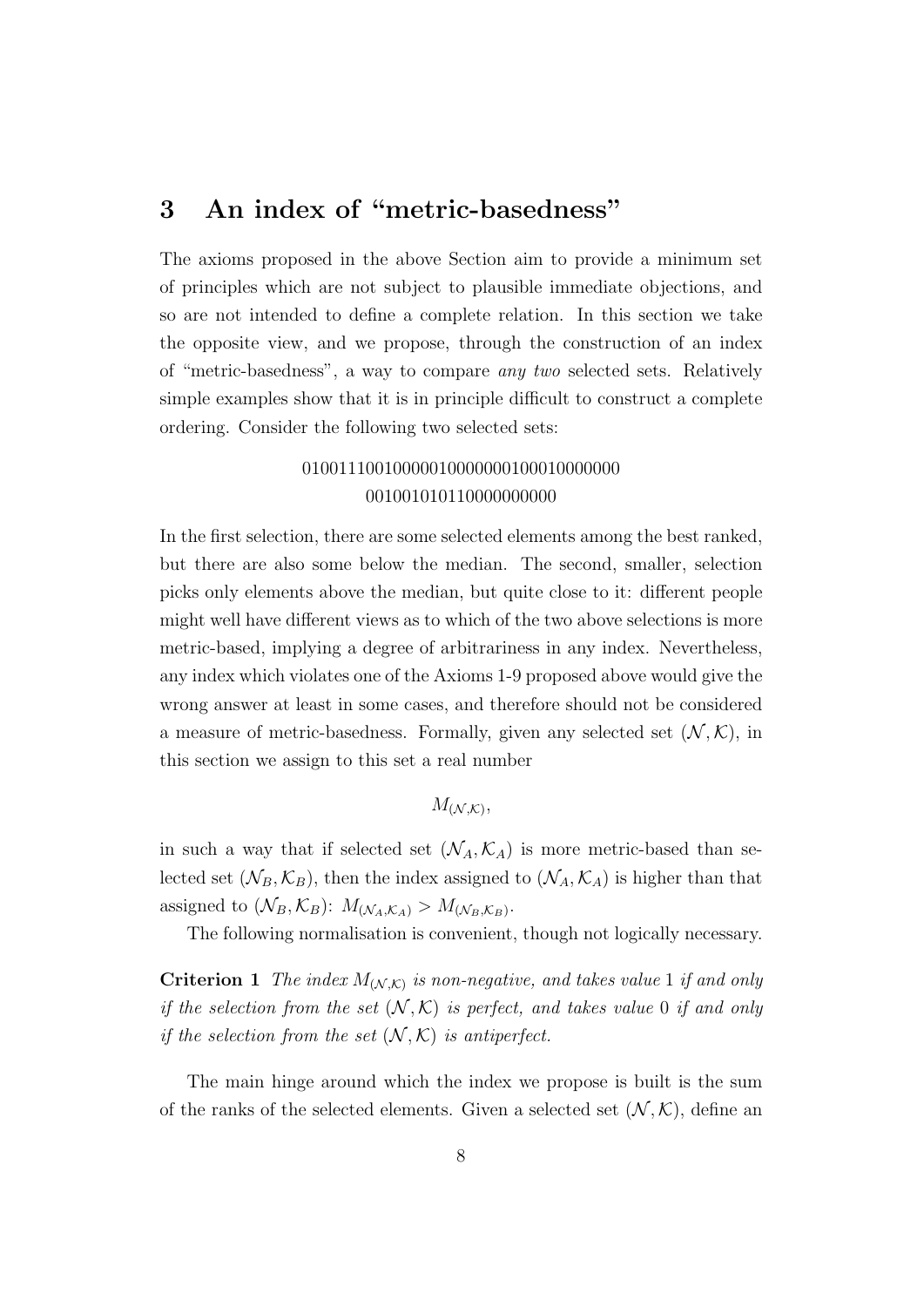indicator function  $\delta_{(\mathcal{N},\mathcal{K})} : \{1,...,N\} \to \{0,1\}$  in such a way that for every  $j = 1, ..., N$ ,  $\delta_{(\mathcal{N},\mathcal{K})}(j) = 1$  if and only if  $j \in \mathcal{K}$ , that is if and only if the *j*-th ranked element of  $N$  is selected. The sum of the ranks of the selected elements is given by:

$$
r = \sum_{j \in \mathcal{K}} j = \sum_{j=1}^{N} \delta_{\left(\mathcal{N},\mathcal{K}\right)}\left(j\right)j\tag{2}
$$

Notice that the minimum (maximum) value of r occurs when all the selected elements are the best (worst) ranked elements, that is when the selection is perfect (antiperfect). Formally, if the minimum and the maximum value of r are denoted as  $r_{\min}$  and  $r_{\max}$ , then

$$
r_{\min} = \sum_{j=1}^{K} j = \frac{K(K+1)}{2}
$$

$$
r_{\max} = \sum_{j=N-K+1}^{N} j = \sum_{j=1}^{N} j - \sum_{j=1}^{N-K} j = \frac{K(2N-K+1)}{2}
$$

Here is the promised index.

$$
M_{(\mathcal{N},\mathcal{K})} = 1 - \frac{r - r_{\min}}{r_{\max} - r_{\min}} = \frac{r_{\max} - r}{r_{\max} - r_{\min}}
$$

$$
M_{(\mathcal{N},\mathcal{K})} = \frac{\frac{K(2N - K + 1)}{2} - \sum_{j=1}^{N} \delta_{(\mathcal{N},\mathcal{K})}(j) j}{K(N - K)}
$$
(3)

We can now establish that the index satisfies the Axioms given above.

#### **Proposition 1** The index  $M_{(\mathcal{N},\mathcal{K})}$  satisfies Axioms 1-9 and Criterion 1.

**Proof.** Criterion 1 is obvious: when r takes the lowest possible value, that is, when only the K best ranked elements of N are selected, then  $M_{(\mathcal{N},\mathcal{K})}=1$ : the selection is fully metric-based. Conversely, when only the  $K$  worst ranked elements are selected, then we have  $r = r_{\text{max}}$  and so  $M_{(\mathcal{N},\mathcal{K})} = 0$ : the selection is the exact opposite of being metric-based.

Consider the Axioms next, beginning with Axiom 1. Let the worst ranked non-selected element be ranked z. In-switching it, increase r by z and K by 1. So the difference in the value of the index is

$$
\frac{\frac{(K+1)(2N-(K+1)+1)}{2}-(r+z)}{(K+1)(N-(K+1))}-\frac{\frac{K(2N-K+1)}{2}-r}{K(N-K)},
$$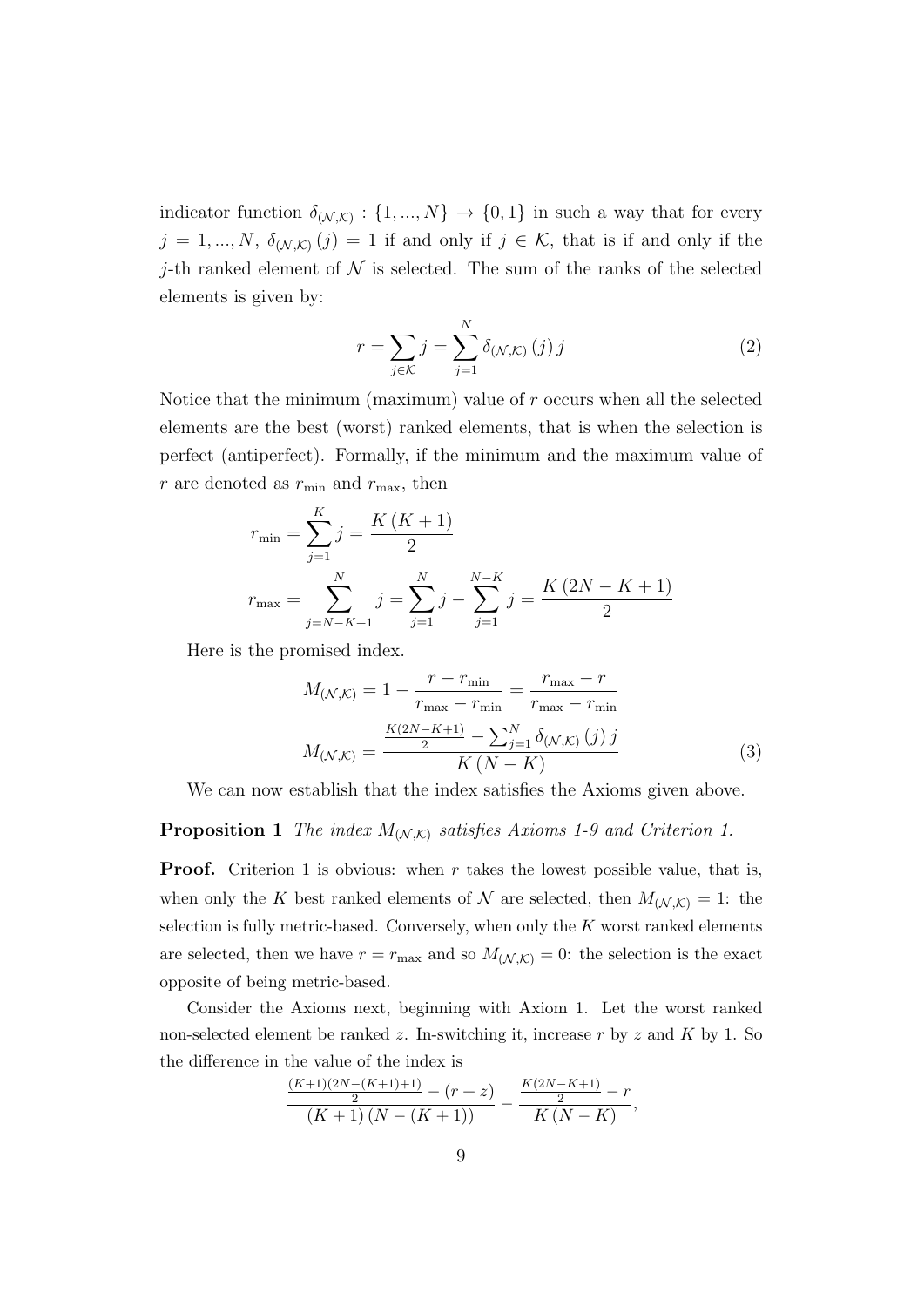which can be written as

$$
\frac{(N+1)\frac{(K+1)}{2} + (N-1-2K)\frac{r}{K} - (N-K)z}{(K+1)(N-K-1)(N-K)};
$$

we want to establish that the above is negative. The denominator is positive, and so we need

$$
(N+1)\frac{(K+1)}{2} + (N-1-2K)\frac{r}{K} - (N-K)z < 0. \tag{4}
$$

If K is less than  $\frac{N-1}{2}$ , then the highest possible value for the LHS occurs when the selection is antiperfect: r reaches its maximum value,  $r_{\text{max}}$ , and z reaches its minimum value,  $N - K$ . In this case the RHS in (4) becomes 0, and so except in this extreme case it is strictly negative. If  $K = \frac{N-1}{2}$  $\frac{-1}{2}$  (4) becomes 1  $\frac{1}{4}(N+1)(N-2z+1)$  < 0, which is true as  $z > N - K = \frac{N+1}{2}$  $\frac{+1}{2}$  (unless the selection is antiperfect). Consider next  $K > \frac{N-1}{2}$ . In this case, the worst case occurs when the selection is perfect with  $r = r_{\text{min}}$  and so  $z = N$ , and (4) becomes  $-(N - K)(N - K - 1) < 0$ , which holds.

Consider Axiom 2 next. When the best ranked non-selected element is inswitched, K increases by 1 and  $r$  also increases. If the selection is perfect, then  $r = r_{\min}$  and  $z = K + 1$ , and  $M_{(\mathcal{N},\mathcal{K})} = M_{(\mathcal{N},\mathcal{K}\cup\{K+1\})} = 1$ , and so their difference is 0. If the selection is not perfect, then  $r$  is higher and  $z$  is lower, increasing the difference, as long as K is lower than  $\frac{N-1}{2}$ . Suppose therefore that K exceeds  $\frac{N-1}{2}$ . In this case, the worse value of r is  $r_{\text{max}}$ , and the worse value of z is  $N - K$ : note that these values are not compatible with each other: if one reaches its maximum, the other cannot. But even in this theoretical worse scenario, the difference is 0.

Axiom 3 next. The out-switch of the worst ranked selected element decreases K by 1 and decreases r by z, and so the converse argument applies which was used to establish Axiom 2. And similarly for Axiom 4, which mirrors Axiom 1.

We consider Axiom 5 next. This is straightforward: an in-switch accompanied by an out-switch changes neither K nor N. It only changes  $r$ , and so clearly the index  $M$  increases if  $r$  decreases, that is if a better ranked element takes the place of a worse ranked one in the selection.

Axiom 6 next. The value of M changes from

$$
\frac{\frac{K(2N-K+1)}{2}-r}{K(N-K)}
$$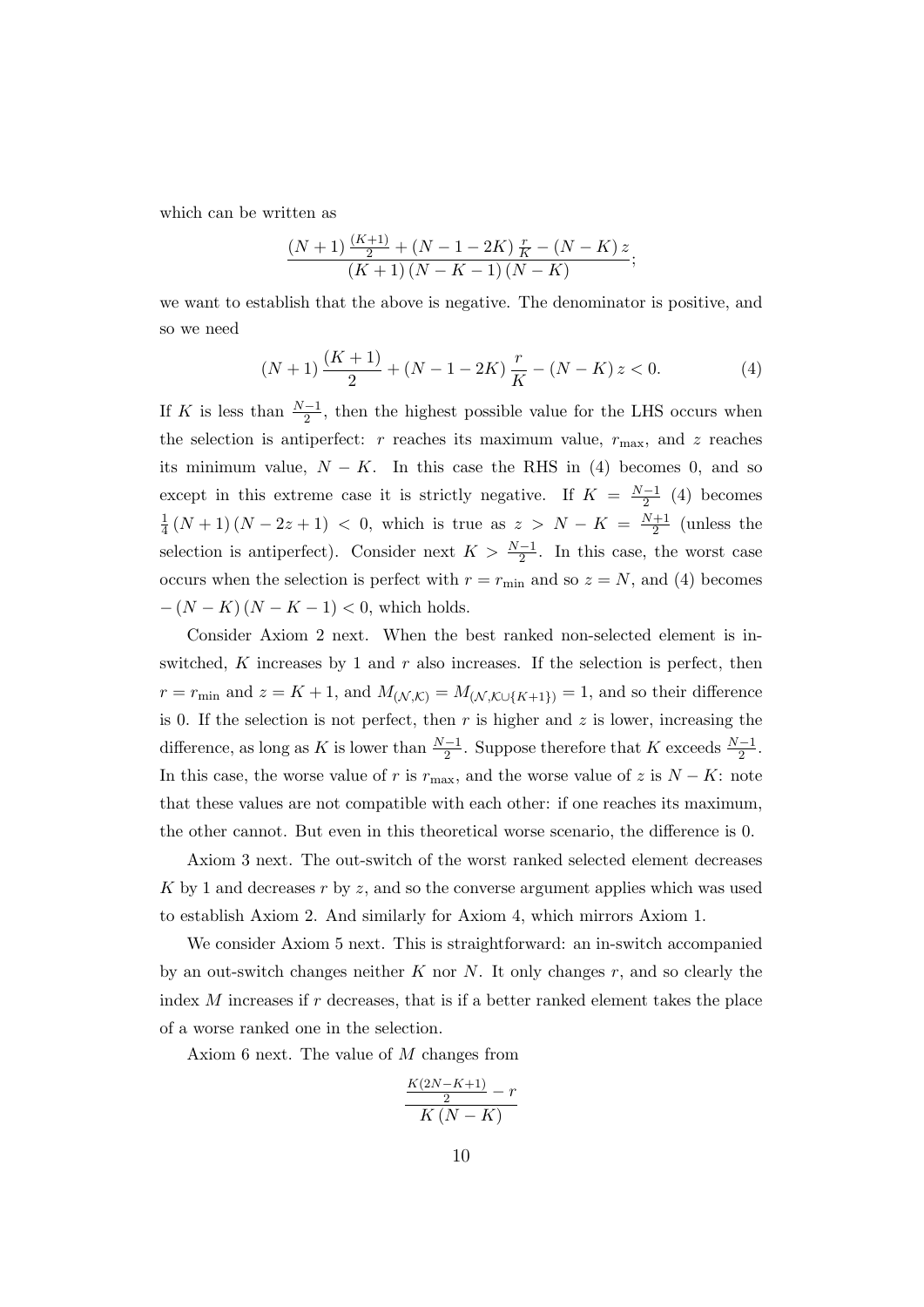to

$$
\frac{\frac{(K+1)(2(N+1)-(K+1)+1)}{2}-r-w}{(K+1)((N+1)-(K+1))}
$$

where  $w$  is the rank of the new selected element. The difference is

$$
\frac{\frac{1+K}{2} + \frac{r}{K} - w}{-\left(N - K\right)\left(K + 1\right)}\tag{5}
$$

which is negative if w is less than every previously selected element,  $\frac{r}{K}$ , and is positive.

For the next axiom, N increases by 1, and  $r$  by  $K$  (because each selected element's rank increases by 1). The difference between the new index and the previous value is  $\frac{1}{-2K}$  $K(2N+1-K)-2r$  $\frac{K(2N+1-K)-2r}{(N+1-K)(N-K)}$ ; the maximum value of r is  $r_{\text{max}}$ , and in this case the difference is 0. For lower values of  $r$  it is negative, as required. Next Axiom 8: adding a new non-selected element worse than all the selected elements changes  $N$  by 1, does not change  $K$ , and does not change  $r$  the index goes  $\frac{K(2N-K+1)}{K(N-K)}-r$  to  $\frac{K(2(N+1)-K+1)}{K((N+1)-K)}-r$  and the difference is  $\frac{K(K+1)}{(N+1-K)(N-K)K}$ , which is negative if  $r > r_{\text{min}}$ . That the index  $M_{(\mathcal{N},\mathcal{K})}$  satisfies Axiom and 9 is established simply by differentiating the expression  $\frac{K(2N-K+1)}{K(N-K)}$  with respect to N, given that neither  $K$  nor  $r$  change.

$$
\frac{d}{dN} \left( \frac{\frac{K(2N-K+1)}{2} - r}{K(N-K)} \right) = \frac{r - r_{\text{min}}}{K(N-K)^2}
$$

which is true, unless the selection is perfect.

While we have not been able to establish it formally, extensive simulations suggest that when the selection is completely random, then the index M tends to take value  $\frac{1}{2}$ , for every N and for every K. That is, given random selection, the distribution of the values of the index  $M$  for a large number of repetition tends to a symmetric  $\beta$  distribution with mean  $\frac{1}{2}$ .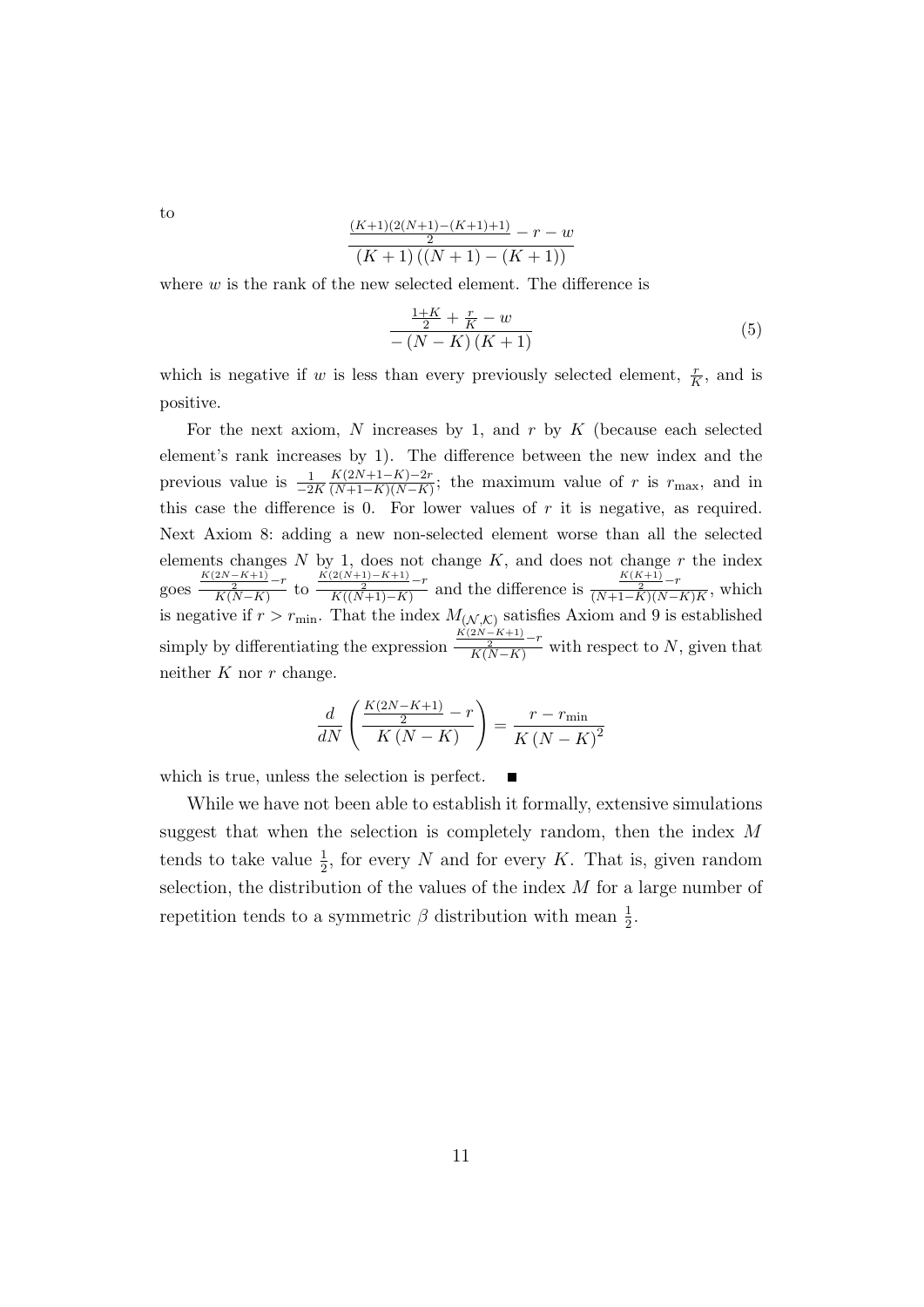## 4 An application: metric-basedness in Italian universities

The paper ends with a concrete application of the proposed index, inspired by two recent assessment exercises carried out in the Italian university system, one assessing the research activities of every Italian university department, and the other determining which Italian assistant and associate professors were qualified for promotion. In these exercises, each of the 371 scientific sectors (SSDs) which pigeon hole all Italian professors was classified as either "bibliometric" or "non bibliometric",<sup>8</sup> with different assessment rules for the two types: assessment in the bibliometric scientific sectors had to utilise explicitly quantitative measures of publications in journals indexed in the Web of Knowledge and Scopus databases. As far as we are aware, however, whether a given scientific sector was bibliometric or non bibliometric was decided by the government agency subjectively rather than following some objective rational. It might however be of interest to know whether the ministerial classification reflects differences in the criteria used in the past by promotion and appointment panels in the different scientific sectors, and the index  $M$  is ideally suited to determine these criteria. To do so, we use the dataset constructed by Checchi et al (2014), which contains the Web of Knowledge publications by anyone holding a post in an Italian university from 1990 to 2011 (details of the data collection, cleaning and organisation are in Checchi et al 2014). A person's productivity is constructed from this as a principal component of the number of publications weighted by the number of co-authors and the real h-index (Guns and Rousseau 2009, p 67).

As is explained in some detail in Checchi et al (2014), the promotion process in Italy is highly centralized and firmly separated along scientific sectors: all the members of the appointment panel for a post in a given scientific sector must hold a post in the same sector, and while individuals

<sup>8</sup>Mathematics, Physics, Chemistry, Biology, Medicine, Engineering, Psychology, Agriculture and Veterinary Sciences were classified as "bibliometric", and Humanities, Law, Sociology, Political Sciences, Architecture, History, Philosophy, Economics and Statistics as "non-bibliometric".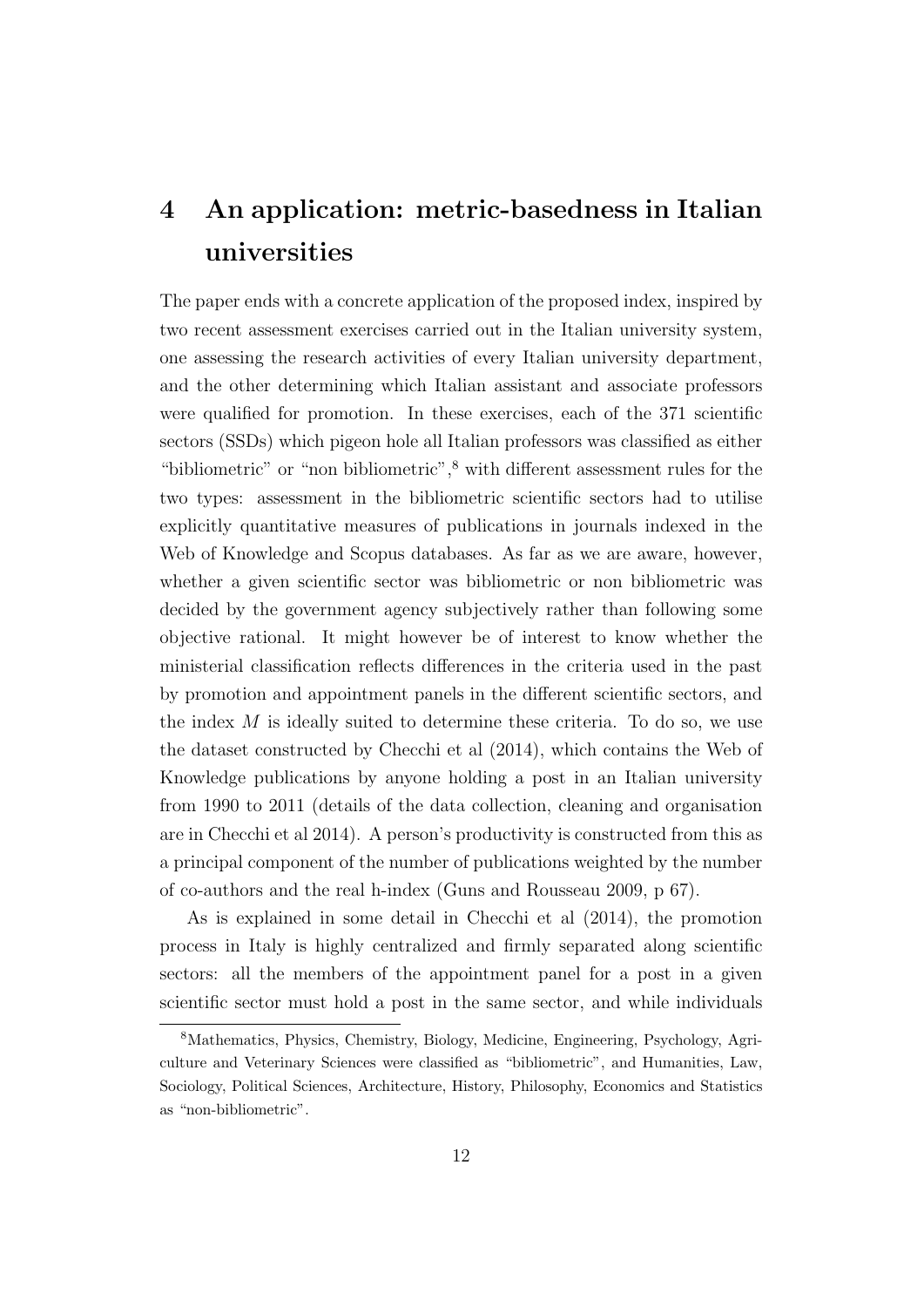| Non-Bibliometric |         | <b>Bibliometric</b> |                      |                                                  | <b>T</b> -test |         |
|------------------|---------|---------------------|----------------------|--------------------------------------------------|----------------|---------|
| mean             | st.dev  | $\mathbf n$         | mean                 | st.dev                                           | $\mathbf n$    | p-value |
| 0.508            |         |                     |                      | (0.129)                                          | 190            | 0.88    |
| 0.546            | (0.116) |                     |                      | (0.169)                                          | 172            | 1.00    |
| 0.523            |         |                     | 0.681                | (0.111)                                          | 192            | 1.00    |
| 0.520            | (0.074) |                     |                      | (0.127)                                          | 195            | 1.00    |
| 0.543            | (0.113) | 136                 | 0.651                | (0.180)                                          | 190            | 1.00    |
| 0.526            | (0.094) |                     |                      | (0.159)                                          | 1132           | 1.00    |
|                  |         |                     | 128<br>$(0.083)$ 159 | $(0.090)$ 144 0.524<br>0.657<br>154 0.670<br>877 | 0.615          |         |

Table 1: Descriptive Statistics of the M-index.

Note: Metric-basedness of appointments and promotions to associate professor of bibliometric and non-bibliometric disciplines in Italian universities. Mean, standard deviation and number of scientific subsectors by time-period. P-values of mean difference tests between non-bibliometric and bibliometric in the last column.

may apply for promotions in areas different from the one in which they are currently allocated, this occurs rarely: less than 1% of promotion are simultaneous with a change of scientific sector. It therefore makes sense to measure the metric-basedness of each scientific sector, and we do so using information about recent productivity to rank the potential appointees, that is the elements of the set  $\mathcal N$ , and the knowledge of who was promoted, namely the selected set  $K$  in each scientific sector. Schematically, we imagine that each appointment panel is aware of the ranking of the candidates according to the publications and citations measures, and we apply the index of metricbasedness (3) to the aggregate decisions taken by all the appointment panels in each scientific sector.

We have calculated the index  $M$  for the promotions to associate professor in each scientific sector, in five separate periods, to reflect the frequency of appointment and promotion rounds, and Table 1 reports the mean by scientific sector, split between bibliometric and non-bibliometric scientific sectors. As Table 1 shows, there are substantially differences in the role of ranking as determined by publication in international journals, which play on average a greater role in scientific sectors classified as bibliometric by the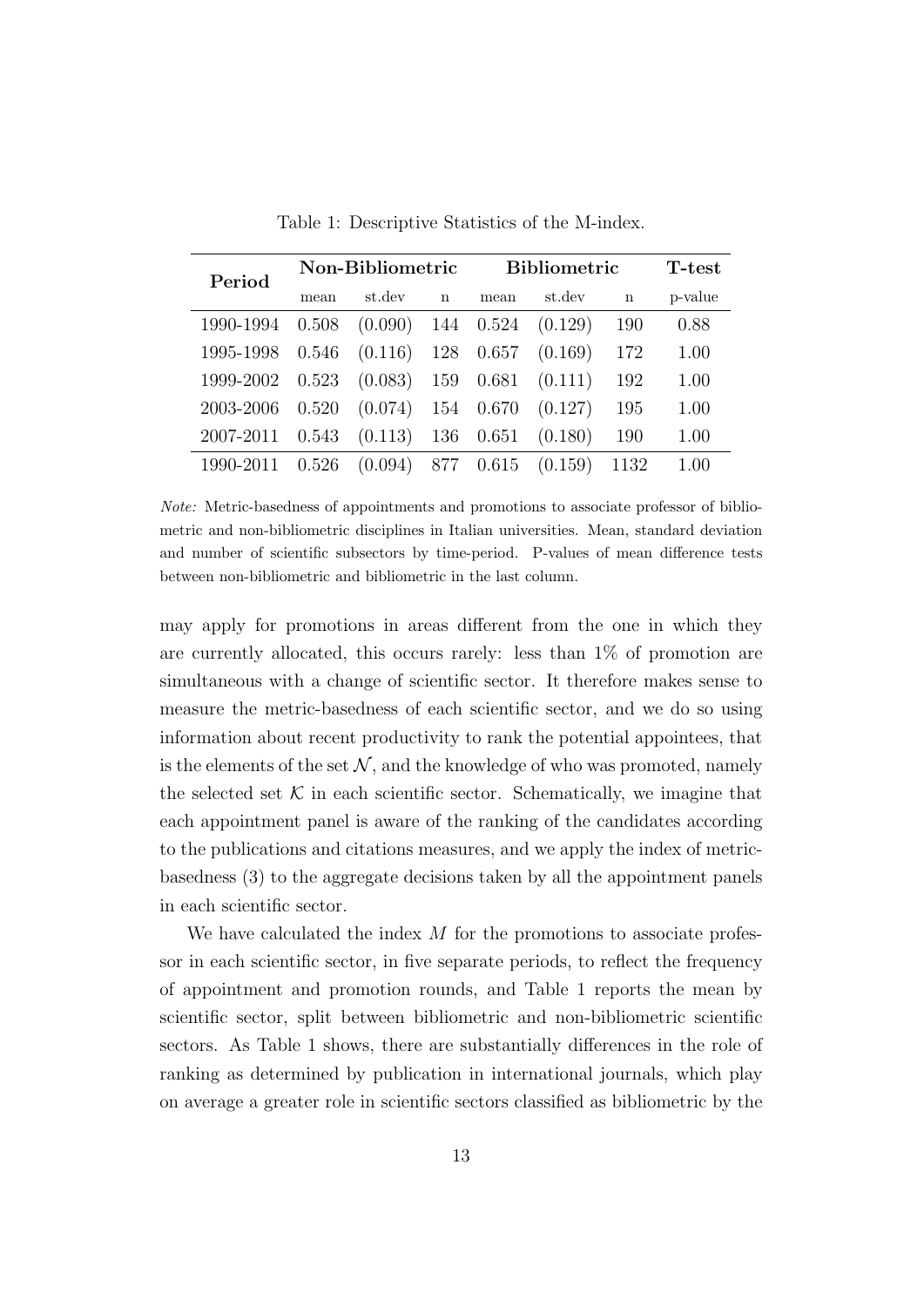

Figure 1: Kernel density estimation of M index by subject.

government. The same message is conveyed by Figure 1, which gives the kernel density of the metric-basednes computed for each scientific sector within each macroarea, and indicates considerable variation within macroareas, suggesting that, although the bibliometric/non-bibliometric divide is valid on average, there is sufficient variation within macroareas to cast doubts on the validity of the classification for a substantial minority of the scientific sectors.

#### 5 Concluding remarks

We have been unable to find in the literature a way to assess, in situations where there is an objective measure of performance, how close a selection is to the ranking established by the measure. Availability of such a measure would assist the evaluation, among others, of medical services (Iverson 1998, Bickman 2012). We propose an index which can be used to this aim. The index is built to satisfy some natural requirements, or axioms; this is a minimal set of axioms, and further extension should attempt to add more natural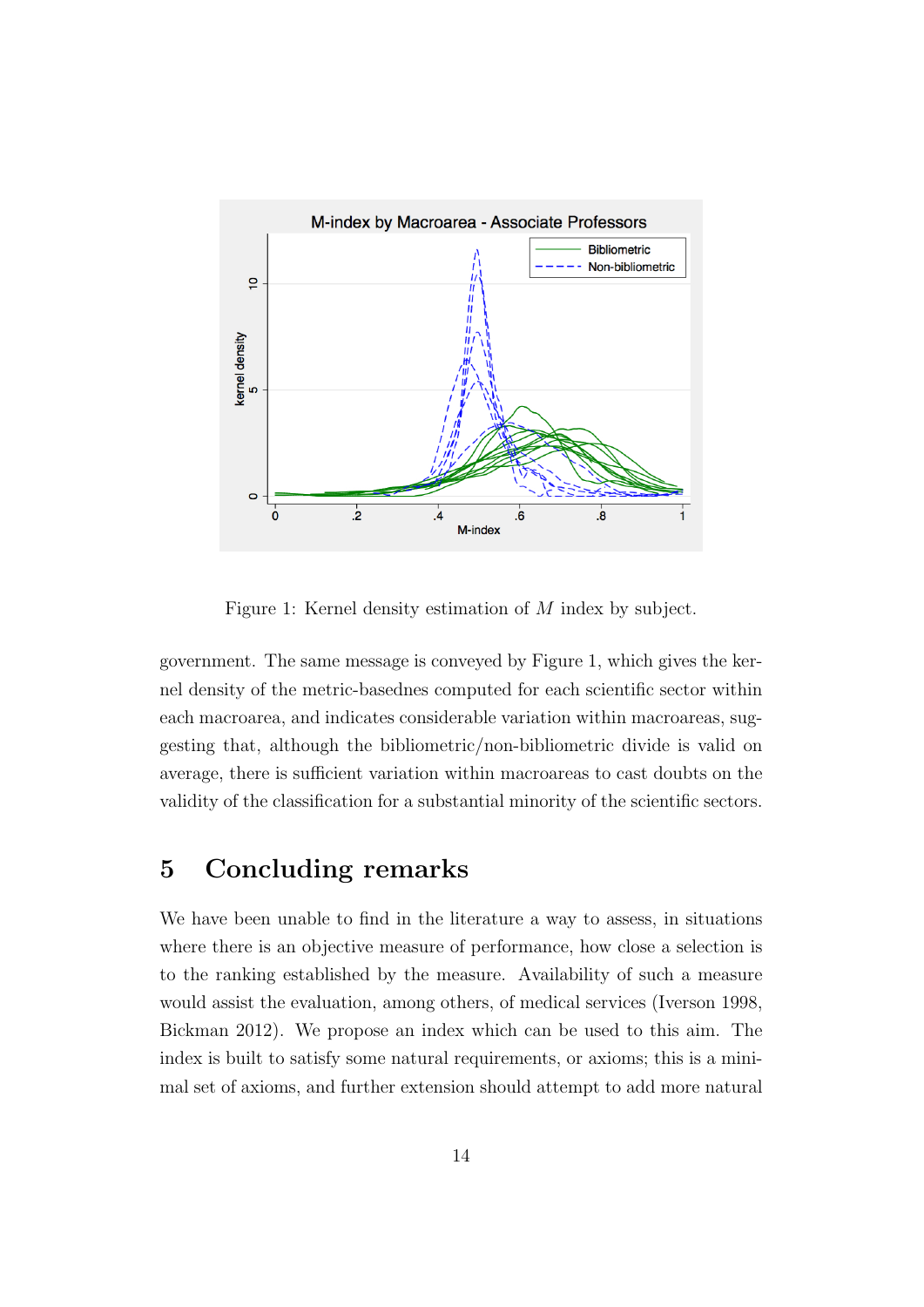ones. The paper ends with an application to the Italian university system, but we are confident that it will prove to have potentially wider applications, including, for example, quantifying up Benabou's seminal ideas on the role of meritocracy<sup>9</sup> on growth (Benabou 2000).<sup>10</sup>

#### References

- Barber, Salvador, Walter Bossert, and Prasanta K Pattanaik, "Ranking Sets of Objects," in Salvador Barber, Peter J Hammond, and Christian Seidl, eds., Handbook of Utility Theory, Spriger US, 2004, pp. 893–977.
- Benabou, Roland, "Meritocracy, Redistribution and the Size of the Pie," in Kenneth Arrow, Samuel Bowles, and Steve Durlauf, eds., Meritocracy and Economic Inequality, Princeton NJ: Princeton University Press, 2000, pp. 317–340.
- Bickman, Leonard, "Why Can't Mental Health Services be More Like Modern Baseball?," Administration and Policy in Mental Health and Mental Health Services Research, 2012, 39, 1–2.
- Cabizza, Mariella and Gianni De Fraja, " Quality Considerations in Auctions for Television Franchises," Information Economics and Policy, 1998, 10, 9–22.
- Checchi, Daniele, Gianni De Fraja and Stefano Verzillo, "Publish or Perish: An Analysis of the Academic Job Market in Italy, 1991-2011," mimeo, Milan, Italy, 2014.
- Dalton, Hugh, "The Measurement of the Inequality of Incomes," The Economic Journal, 1920, 30, 348–461.

<sup>9</sup>We have deliberately avoided the term "meritocracy", whose ideological connotations we prefer to eschew: in some environments, such as where corruption or nepotism are rife, being metric-based might well be a natural way to ensure meritocracy, that is that those most deserving are selected, but in other the mechanical application of a metric might prove inefficient and counterproductive.

<sup>&</sup>lt;sup>10</sup>The paper by Kobus and Milos (2008), has an axiomatic approach to inequality in the presence of meritocracy, and takes therefore a different departure from Benabou's ideas.